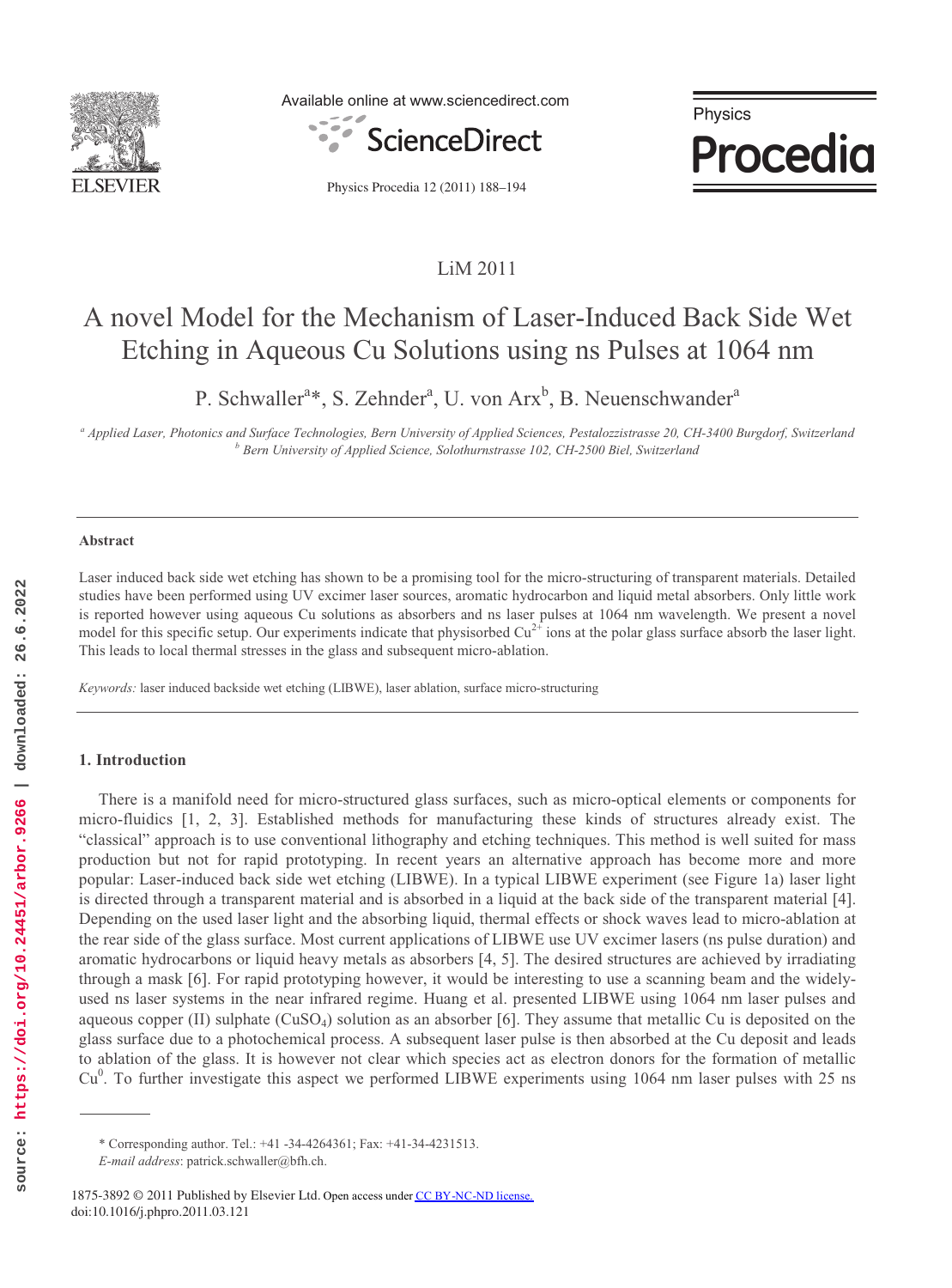pulse duration and aqueous CuSO4 and aqueous CuSO4 in form of a tartrate-complex (labeled in the following as  $\text{CuL}_2$ ) and with formaldehyde as electron donor. CuL<sub>2</sub> is known as precursor for photo-induced metal deposition [7].



Figure 1: a) Experimental set-up for the LIBWE experiments; b) Schematic diagram of the physisorption of Cu<sup>2+</sup> ions at the polar soda lime surface.

For the two different absorbers two different ablation mechanisms are assumed. For the aqueous CuSO4 solution Cu  $2^+$  ions are attracted by the polar glass surface due to Coulomb interaction and physisorb at the glass surface (see Figure 1b). This occurs without the need of a laser pulse. During the LIBWE experiment, the 1064 nm pulses are absorbed by the  $Cu^{2+}$  ions (at the glass surface and in the liquid). It is expected that for pulse lengths of 25 ns and for copper as absorbing material the absorbed energy is transformed mostly into heat [8]. In our case heat is transferred from the  $Cu^{2+}$  ions at the glass surface to the soda lime glass. This is followed by a local (only a few atoms are involved) micro-ablation due to thermally induced stress. The actual ablation is therefore a one-step process. Laser pulses that are absorbed by  $Cu^{2+}$  ions in the liquid transfer their energy also in form of heat to the surrounding liquid. Because the water acts as a heat sink, this has no further effect. Note in this context also that the specific heat capacity is 4.18 J/gK for H<sub>2</sub>O at 25<sup>o</sup>C, whereas it is only about 0.8 J/gK for glass.

A different mechanism is assumed if the liquid absorber is aqueous  $CuSO<sub>4</sub>$  in form of a tartrate-complex  $(CuL<sub>2</sub>)$ and with formaldehyde as electron donor. Here, ablation is expected to be a two-step process. First, electrically neutral metallic Cu species  $(Cu^0)$  are formed by a photo-induced process due to absorbed laser pulses according to equation (1).

$$
[CuL_2]^{2} + 2 HCOH + 4 OH \rightarrow Cu^0 + 2L^{2} + H_2 + 2 H_2O + 2 HCOO \tag{1}
$$

In equation (1) L is the complexing agent, which is used to prevent the precipitation of the copper hydroxide. OHis needed for the redox reaction of formaldehyde (HCOH) and copper, and no excess OH is present that could interact with the glass surface.  $Cu^{0}$  formed according equation (1) is likely to agglomerate to clusters of probably several hundred to thousand atoms and these clusters subsequently adsorb on the glass surface. Note that in this case the adsorption at the surface is not driven by Coulomb interaction since the  $Cu<sup>0</sup>$  clusters are apolar. However, similar to the Cu<sup>2+</sup> ablation process the actual ablation for CuL<sub>2</sub> is a consequence of heat transfer from the Cu<sup>0</sup> to the soda lime glass. The ablation process using  $\text{CuL}_2$  as an absorber is therefore a two step process whereas for  $\text{CuSO}_4$  as an absorber a single absorption event is responsible for the ablation.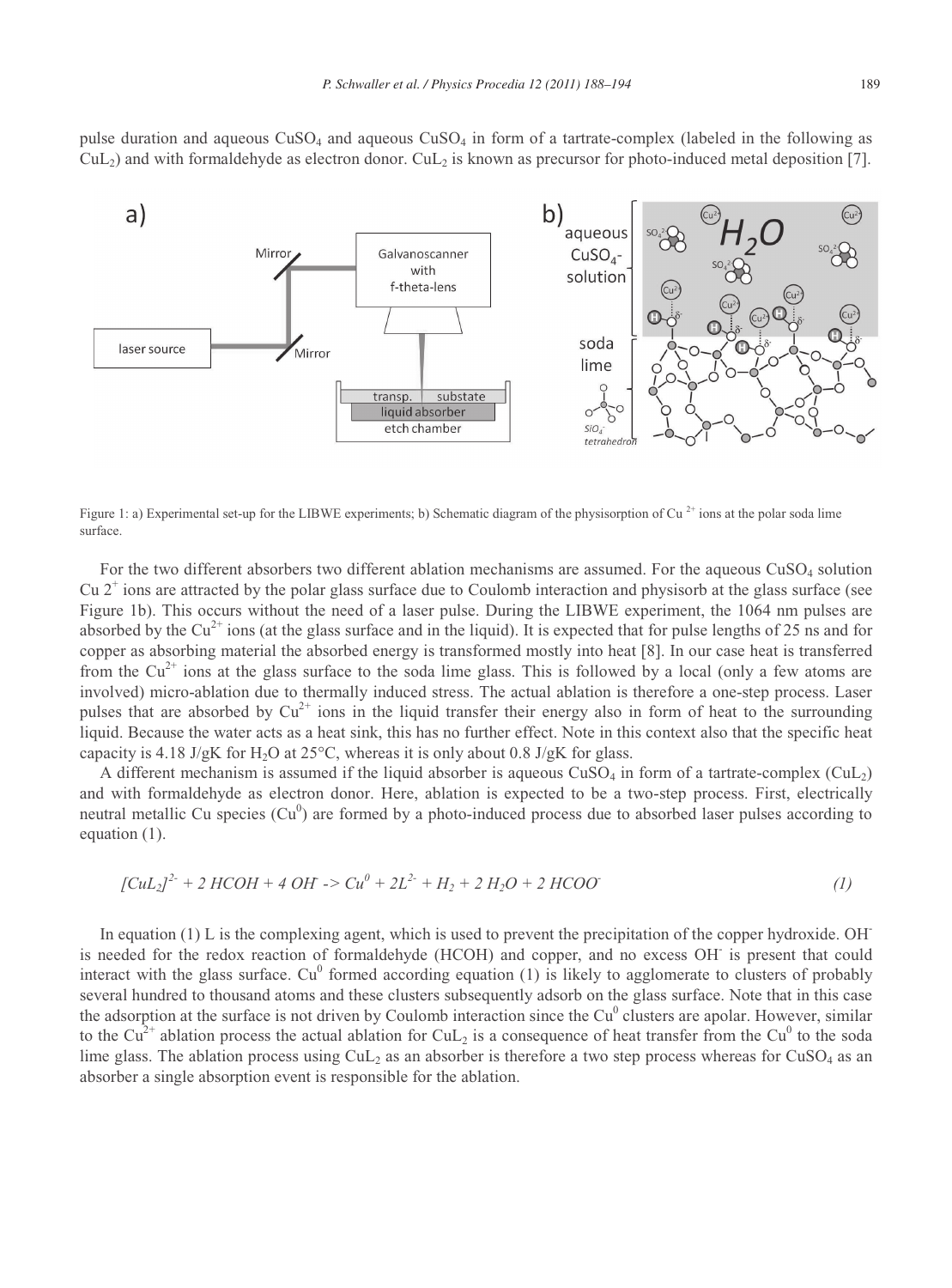# **2. Experimental**

The LIBWE experiments were performed using a pulsed Ytterbium fiber laser of 1064 nm center wavelength and with a pulse duration of 25 ns (YLPM series, IPG Laser GmbH). For all experiments presented in this work the pulse repetition rate has been set to 100 kHz. All results presented here have been obtained using soda lime glasses as a substrate. The soda lime specimens were cleaned with ethanol prior to the experiments (the label "untreated" will be used in the following for these substrates). For a second set of experiments soda lime glasses were treated with a dimethyldichlorsilane  $((CH_3)_2SiCl_2)$  solution in toluene. The effect of this procedure is that the surface is more hydrophobic and less polar than untreated soda lime glass surfaces (see also Figure 2). For results obtained on these substrates the label "silanized" will be used in the following.

Line structures have been ablated using a galvanoscanner with different settings for fluence, scan speed and number of passes. The ablated structures have been investigated by using a confocal laser scanning microscope (LSM) and quantitative information about the ablated volume per laser pulse could be inferred from the topographical data.

To ensure that all observed effects in the LIBWE experiments are due to the aqueous CuSO<sub>4</sub> and CuL<sub>2</sub> absorber liquids, control experiments have been done on untreated and silanized soda lime glass and pure H<sub>2</sub>O as liquid. In neither of the two cases ablation effects have been observed.



Figure 2: Effect of the treatment of the soda lime glass with a dimethyldichlorsilane solution. The silanized surface becomes partially apolar leading to less adsorption sites for  $Cu^{2+}$  ions.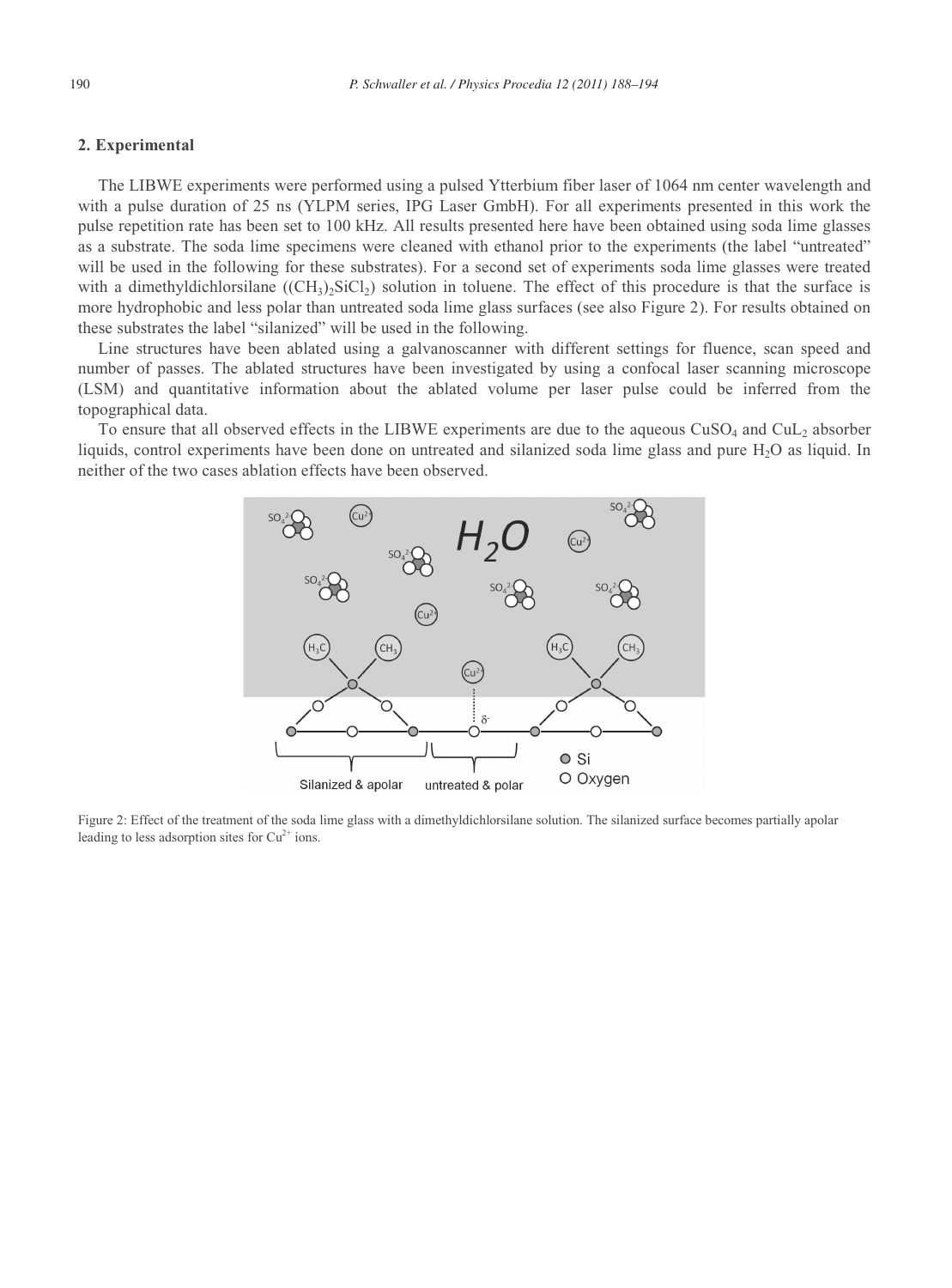## **3. Results and Discussion**



#### *3.1. Results on untreated soda lime glass surfaces*

Figure 3: a) Volume ablation rates as a function of the fluence for CuSO<sub>4</sub> (squares) and CuL<sub>2</sub> (circles). The dashed lines serve as guide to the eye. For fluence values above 8 J/cm<sup>2</sup> chipping occurs; b) Ablation track in soda lime glass obtained with CuSO<sub>4</sub> and a fluence of 7.2 J/cm<sup>2</sup> and 100 passes; c) Same as in b) but with  $CuL<sub>2</sub>$  as adsorbing liquid.



Figure 4: Optical micrographs of ablation tracks obtained with CuSO4 for untreated (top) and silanized (bottom) soda lime glass. Ablation tracks for different number of passes are shown.

Figure 3a shows measured volume ablation rates in soda lime glasses for the aqueous  $CuSO<sub>4</sub>$  solution (squares) and for the CuL<sub>2</sub> solution (circles) as a function of the fluence. The absorbance was set to be 0.35 at 1064 nm wavelength for both solutions. Optical micrographs for a specific setup  $(7.2 \text{ J/cm}^2, 100 \text{ passes})$  are shown in Figures  $3b$  (CuSO<sub>4</sub> absorber) and  $3c$  (CuL<sub>2</sub> absorber).

From the data in Figure 3 one can infer the following information: A minimal fluence for ablation exists. This threshold is lower for CuL<sub>2</sub> (5.2 J/cm<sup>2</sup>) than for CuSO<sub>4</sub> (5.6 J/cm<sup>2</sup>). Below these values no ablation was detectable.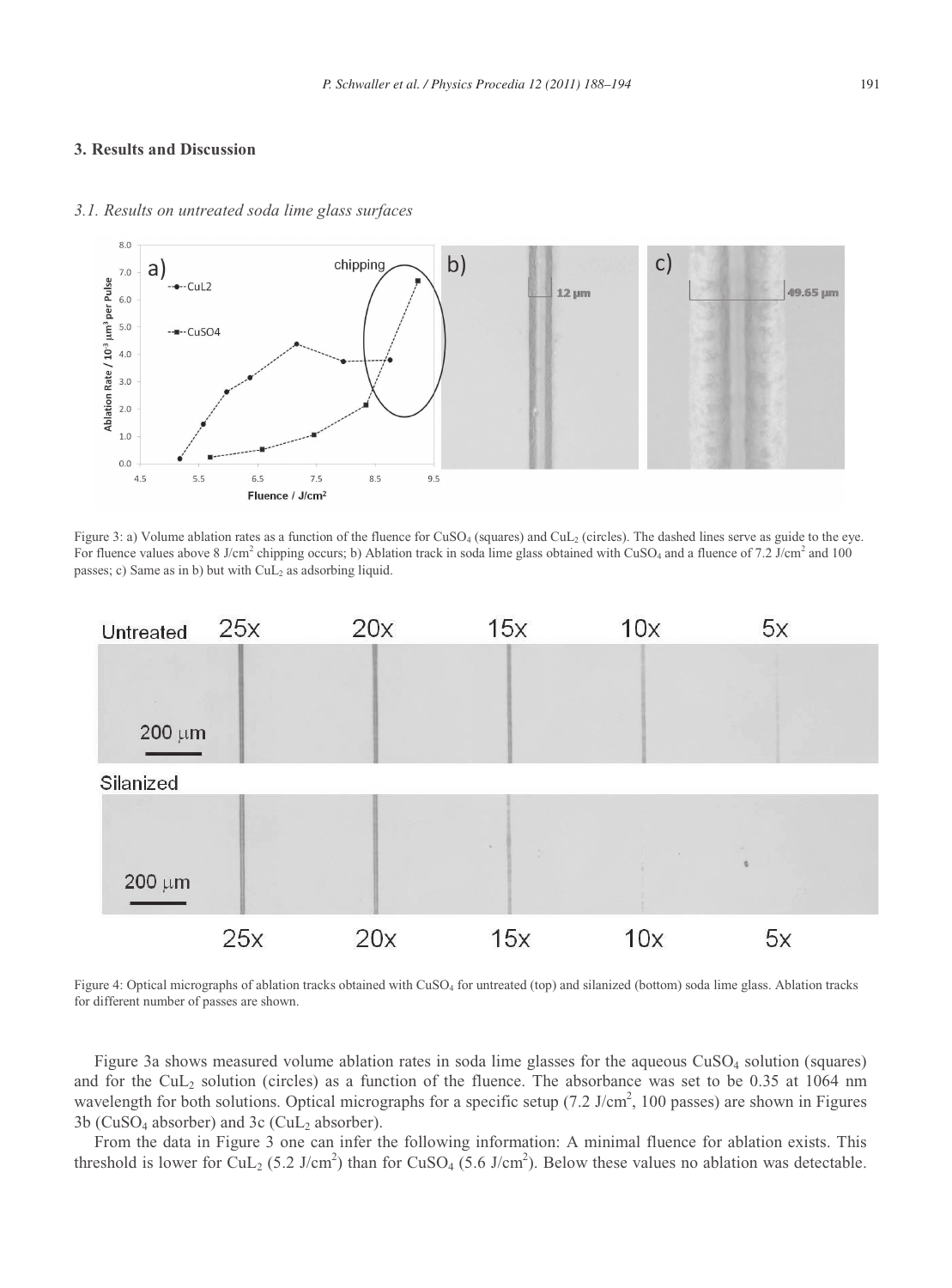The results in Figure 3 also indicate that ablation is more efficient for  $CuL<sub>2</sub>$  (deposited metallic Cu clusters) compared to CuSO<sub>4</sub> (physisorbed Cu<sup>2+</sup> ions). For fluence values between the threshold and about 8 J/cm<sup>2</sup> it is observed that the ablation rate is increasing with the fluence with always higher rate values for the CuL2 solution. For fluence values above 8 J/cm<sup>2</sup> (encircled data points in Figure 3a) prominent chipping of the soda lime glass has been observed, i.e. a smooth ablation is not possible anymore. An accurate determination of the ablation rate is in this case also delicate. The higher ablation efficiency for  $CuL<sub>2</sub>$  is reflected in the ablation tracks (Figures 3b and c), as well. For identical fluencies the ablated track is about 4 times wider for CuL2. On the other hand a much smoother surface finish is observed with CuSO<sub>4</sub>. Also consistent with our assumption for the different ablation mechanisms for  $CuSO_4$  and  $CuL_2$  is the observation of copper like deposits in the vicinity of the tracks for experiments with CuL2. No such deposits have been observed on the other hand for CuSO4.

The higher ablation rate in conjunction with the rougher surface of the ablated zones for  $\text{CuL}_2$  compared to  $CuSO<sub>4</sub>$  is explained as follows: The Cu clusters formed by photo-induced decomposition of CuL<sub>2</sub> (see above) may absorb several subsequent laser pulses. The accumulated heat and, as a consequence the induced thermal stresses, are spread over a zone composed of several hundreds or thousands of atoms. This is assumed to lead to ablation within a region covered by the Cu cluster, i.e. several tenths of nm are affected. For the "isolated"  $Cu^{2+}$  ions on the other hand an absorbed laser pulse is assumed to lead to a very local (only a few atoms are concerned) microscopic ablation. Before the next ablation at the same position another  $Cu^{2+}$  ion has to adsorb first at the surface. This view of the ablation is – as mentioned above – corroborated by the experimental results shown in Figure 3.

#### *3.2. Results on silanized soda lime glass surfaces*

Figure 4 shows optical micrographs of ablation tracks obtained with CuSO<sub>4</sub> as absorber for untreated (top part of Figure 4) and silanized (bottom part of Figure 4) soda lime glass surfaces for different number of passes. For both glass surfaces the absorbance of the aqueous  $CuSO<sub>4</sub>$  solution was 7.47 (this corresponds to the maximal solubility) and the fluence of the laser was  $5.0$  J/cm<sup>2</sup>. Figure 4 clearly indicates that the ablation process is delayed for the silanized surface (bottom of Figure 4) compared to the untreated surface (top of Figure 4). Similar conclusions can also be made if the depth of the ablation tracks as a function of the number of passes is measured. This is shown in Figure 5. Again the fluence was 5.0 J/cm<sup>2</sup> and the absorbance of the CuSO<sub>4</sub> solution 7.47. Measurable ablation is observed for a lower number of passes for the untreated surface. For 20 passes and more, however, the ablation rates approximately match for both surfaces.



Figure 5: Depth of the ablation tracks as a function of the number of passes obtained with CuSO4 as absorber for untreated (squares) and silanized (circles) soda lime glass surfaces. The dashed lines serve as guide to eye.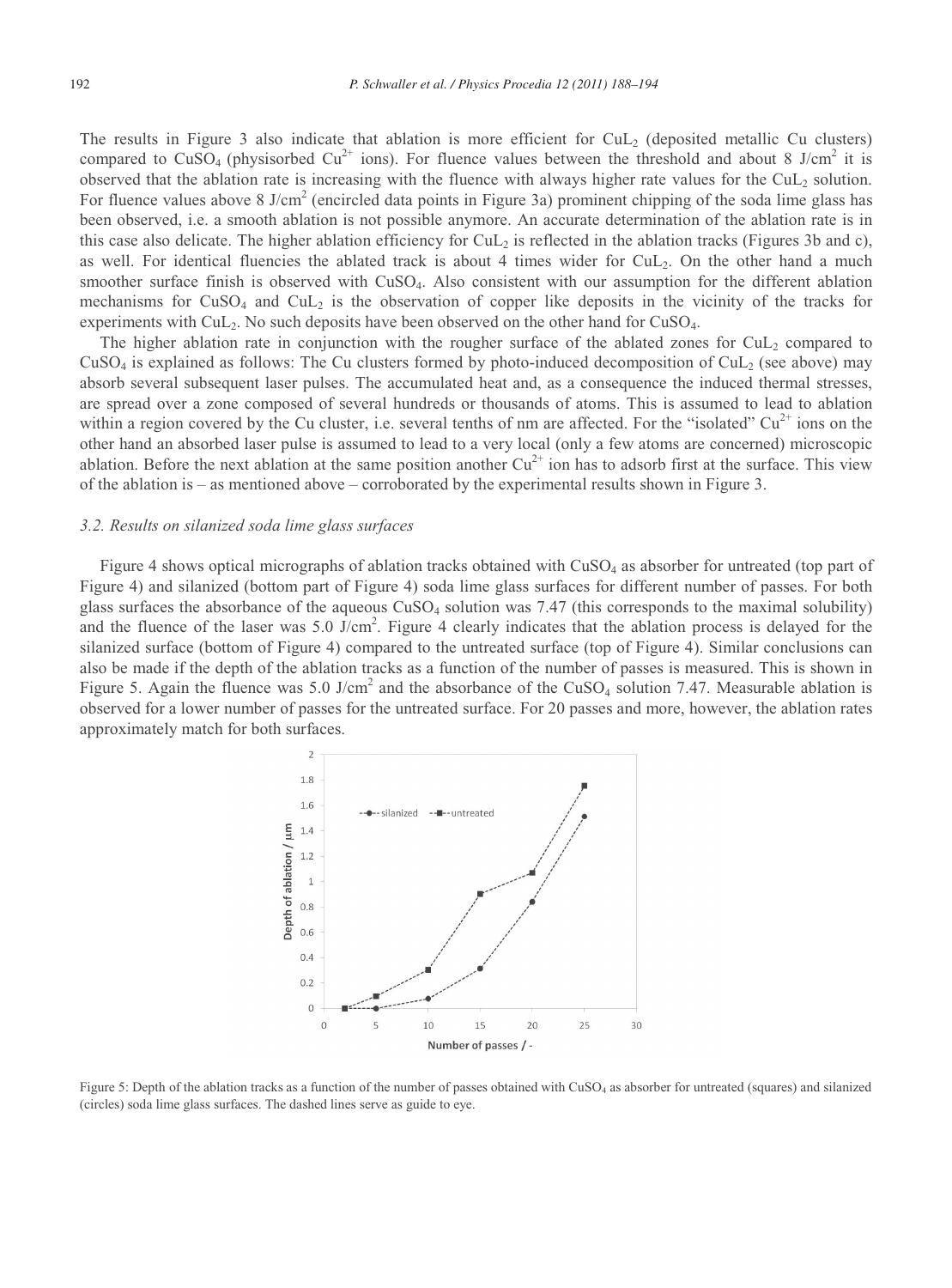Figure 6 shows ablation tracks as a function of the number of passes obtained with  $\text{CuL}_2$  as absorber for untreated (top part of Figure 6) and silanized (bottom part of Figure 6) soda lime glass. For these experiments the absorbance was 0.39 (corresponding to the maximal solubility) and the laser fluence 7.1 J/cm<sup>2</sup>. In contrast to the findings for CuSO4 (see Figures 4 and 5), no delay of the ablation due to the silanized surface is observed.

# *3.3. Discussion*

The results presented above indicate that for 25 ns pulses at 1064 nm wavelength the ablation seems to be driven by absorption of laser light at species deposited at the back side of the soda lime substrate. In the case of aqueous  $CuSO<sub>4</sub>$  the absorption is made by  $Cu<sup>2+</sup>$  ions, for  $CuL<sub>2</sub>$  solution by metallic Cu clusters. Whereas Cu-like deposits in the vicinity of the ablation tracks can be observed in experiments with CuL<sub>2</sub>, a direct proof for the presence of Cu<sup>2+</sup> at the surface is not possible. However, the fact that for  $CuSO<sub>4</sub>$  ablation is retarded on silanized soda lime glass (see Figures 4 and 5) and that the silanizing makes the surface partially apolar is a strong indication that our model is reasonable. A complete suppression of the ablation on the silanized surface incidentally cannot be expected because the applied surface treatment with dimethyldichlorsilane solution will not lead to a fully apolar surface. There will be still some polar adsorption sites for  $Cu^{2+}$  as also indicated in Figure 2. These sites act as seed locations for the ablation process and affect also the silanized surface atoms. After a certain number of passes (about 20 for the experimental settings used here, see Figure 5) all silanized sites seem to be removed such that the ablation is then similar to the ablation on an untreated surface. The adsorption of the Cu-clusters on the surface does not necessitate polar groups at the surface and therefore no significant differences between untreated and silanized soda lime glass is expected for  $CuL<sub>2</sub>$ . Also this has been experimentally corroborated (see Figure 6).



Figure 6: Optical micrographs of ablation tracks obtained with CuL2 for untreated (top) and silanized (bottom) soda lime glass. Ablation tracks for different number of passes are shown. Note the significant difference compared to the ablation tracks shown in Figure 4.

## **4. Summary and Outlook**

Our experiments indicate that – at least for 1064 nm pulses with a pulse length of 25 ns – the LIBWE process for aqueous  $CuSO<sub>4</sub>$  and  $CuL<sub>2</sub>$  is ruled by processes at the soda lime glass surface. For aqueous  $CuSO<sub>4</sub>$  a one-step process, i.e. laser pulse absorption at physisorbed  $Cu^{2+}$  at the glass surface is leading to a smooth ablation. For aqueous CuSO<sub>4</sub> in form of a tartrate-complex (CuL<sub>2</sub>) a two-step process is present: First, formation of metallic Cu